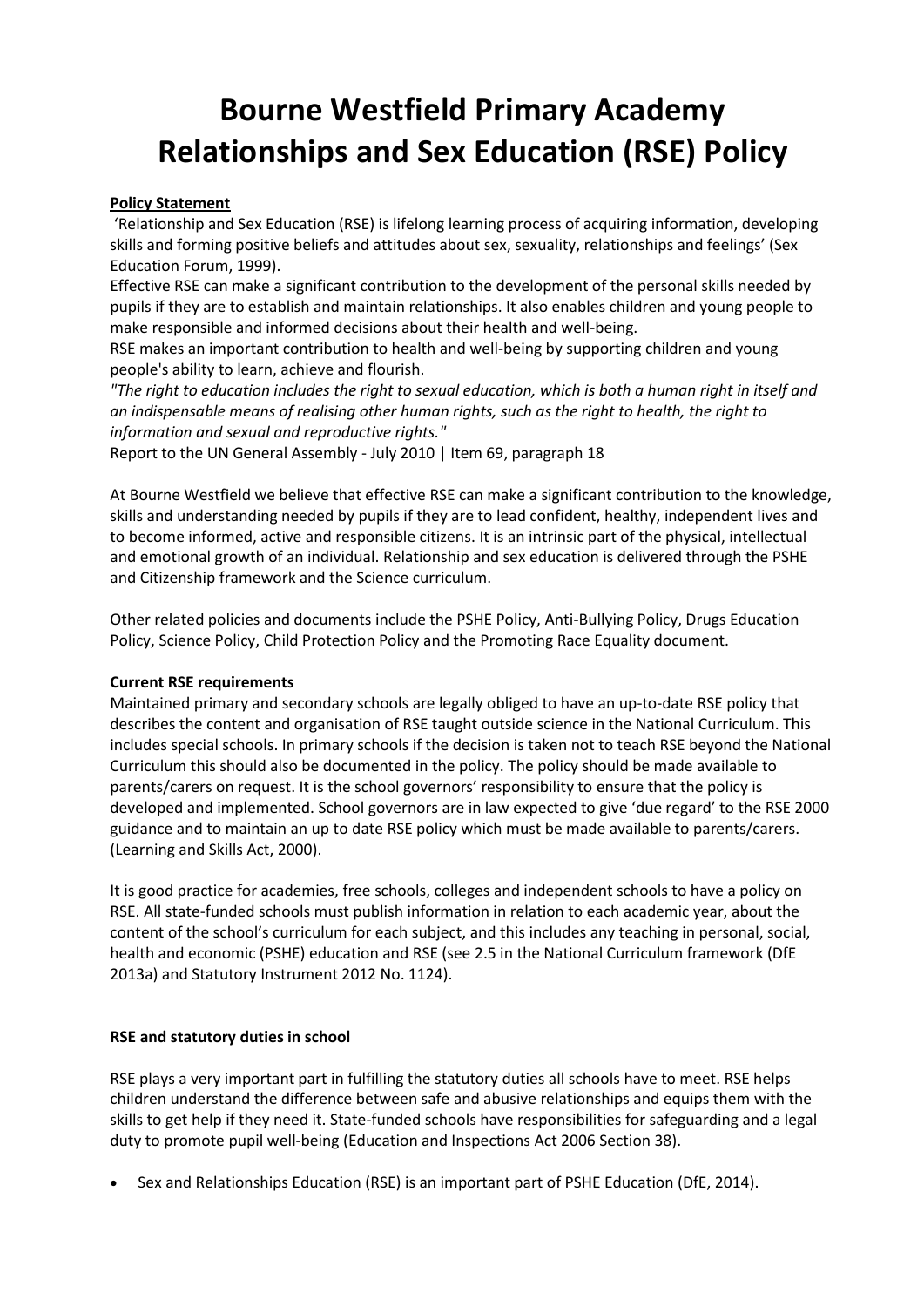- When any school provides RSE they must have regard to the [Secretary of State's guidance](http://webarchive.nationalarchives.gov.uk/20130401151715/https:/www.education.gov.uk/publications/eOrderingDownload/DfES-0116-2000%20SRE.pdf); this is a statutory duty. Academies do not have to provide RSE but must also have regard to Secretary of State's guidance when they do (DfE, 2013). Ofsted will evaluate how schools help to ensure a healthy lifestyle for their children (Ofsted, 2013, Subsidiary Guidance Para 64).
- It is compulsory for all maintained schools to teach the parts of sex education that fall under National Curriculum Science which must be taught to all pupils of primary and secondary age e.g. the biological aspects of puberty and reproduction (Education Act 1996, National Curriculum 2014).

Updated government safeguarding guidance is now available [\(Keeping Children Safe in Education, 2019](https://www.gov.uk/government/publications/keeping-children-safe-in-education--2)) and includes a section about being alert to signs that young girls may be at risk of female genital mutilation (FGM). School summer holiday especially during the transition from primary to secondary schools is thought to be a key risk time for FGM. See also the government [Multi-agency practice](https://www.gov.uk/government/publications/multi-agency-statutory-guidance-on-female-genital-mutilation)  [guidelines: Female Genital Mutilation \(2016\)](https://www.gov.uk/government/publications/multi-agency-statutory-guidance-on-female-genital-mutilation) which includes a section for schools.

RSE has clear links with other school policies aimed at promoting pupils' spiritual, moral, social and cultural development, including the:

- Anti-Bullying Policy
- Behaviour Policy
- Drug and Alcohol Education Policy
- Equal Opportunities Policy
- Health and Safety Policy
- ICT Policy and Safe Internet Use Policy
- Inclusion Policy
- RE Policy
- Safeguarding/Child Protection Policy
- Special Educational Needs Policy

At Bourne Westfield, RSE is delivered through the Jigsaw PSHE programme.

# **Aims and Objectives**

This policy is a working document which provides guidance and information on all aspects of RSE in the school for staff, parents/carers and governors. To be accessible to all of these groups the document needs to be available on request and presented in a way that is easy to understand.

# **The role of the headteacher**

It is the responsibility of the headteacher to ensure that staff and parents are informed about the RSE policy, and that the policy is implemented effectively. It is also the headteacher's responsibility to ensure that members of staff are given sufficient training, so that they can teach effectively and handle any difficult issues with sensitivity.

The headteacher liaises with external agencies regarding the school RSE programme and ensures that all adults who work with children on these issues are aware of the school policy, and that they work within this framework. The headteacher monitors this policy on a regular basis and reports to governors, when requested, on the effectiveness of the policy.

# **Equal Opportunities Statement**

The Equality Act 2010 covers the way the curriculum is delivered, as schools and other education providers must ensure that issues are taught in a way that does not subject pupils to discrimination. Schools have a duty under the Equality Act to ensure that teaching is accessible to all children and young people, including those who are lesbian, gay, bisexual and transgender (LGBT). Inclusive RSE will foster good relations between pupils, tackle all types of prejudice – including homophobia – and promote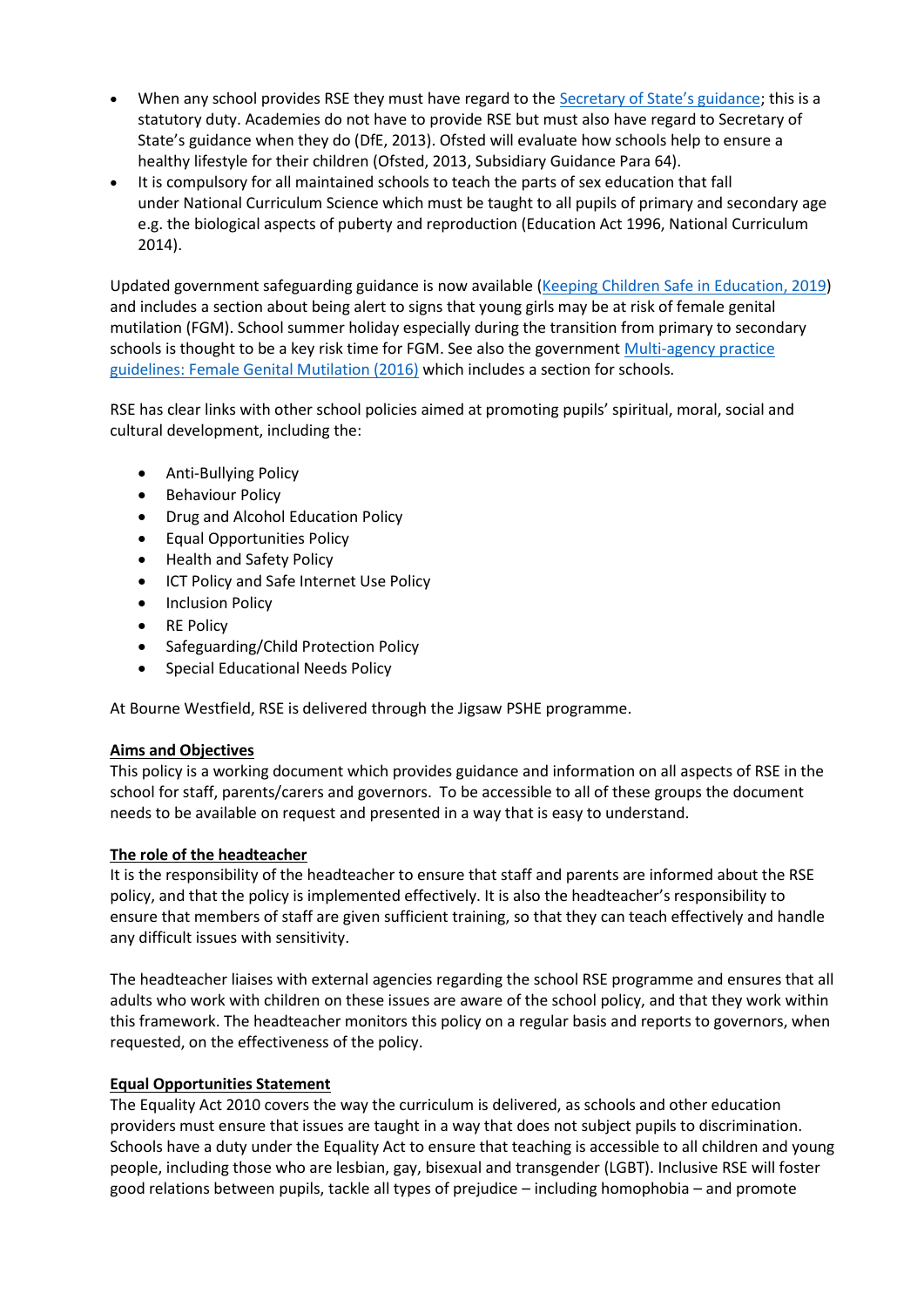understanding and respect. The Department for Education has produced advice on The Equality Act 2010 and schools (DfE, 2014b).

Schools have a legal duty to promote equality (Equality Act, 2010) and to combat bullying (Education Act, 2006) (which includes homophobic, sexist, sexual and transphobic bullying) and Section 4.2 of the national curriculum (2014) states "Teachers should take account of their duties under equal opportunities legislation that covers race, disability, sex, religion or belief, sexual orientation, pregnancy and maternity, and gender reassignment."

#### **Jigsaw RSE Content**

The grid below shows specific RSE learning intentions for each year group in the 'Changing Me' Puzzle.

| Year           | <b>Piece Number</b>                          | <b>Learning Intentions</b>                                                                                                                                                                                                                                                                                               |
|----------------|----------------------------------------------|--------------------------------------------------------------------------------------------------------------------------------------------------------------------------------------------------------------------------------------------------------------------------------------------------------------------------|
| <b>Group</b>   | and Name                                     | 'Pupils will be able to'                                                                                                                                                                                                                                                                                                 |
| FS1/2          | Piece 3 Growing<br>Up                        | D4 - Seek out others to share experiences. Show affection and concern<br>for people who are special to them<br>D6 - Explain own knowledge and understanding, and ask appropriate<br>questions of others<br>ELG - Show sensitivity to others' needs and feelings                                                          |
| $\mathbf{1}$   | Piece 4<br>Boys' and Girls'<br><b>Bodies</b> | identify the parts of the body that make boys different to girls and use<br>the correct names for these: penis, testicles, vagina<br>respect my body and understand which parts are private                                                                                                                              |
| $\overline{2}$ | Piece 4<br>Boys' and Girls'<br><b>Bodies</b> | recognise the physical differences between boys and girls, use the<br>correct names for parts of the body (penis, testicles, vagina) and<br>appreciate that some parts of my body are private<br>tell you what I like/don't like about being a boy/girl                                                                  |
| $\overline{3}$ | Piece 1<br>How Babies Grow                   | understand that in animals and humans lots of changes happen<br>between conception and growing up, and that usually it is the female<br>who has the baby<br>express how I feel when I see babies or baby animals                                                                                                         |
|                | Piece 2<br><b>Babies</b>                     | understand how babies grow and develop in the mother's uterus and<br>understand what a baby needs to live and grow<br>express how I might feel if I had a new baby in my family                                                                                                                                          |
|                | Piece 3<br>Outside Body<br>Changes           | understand that boys' and girls' bodies need to change so that when<br>they grow up their bodies can make babies<br>identify how boys' and girls' bodies change on the outside during this<br>growing up process<br>recognise how I feel about these changes happening to me and know<br>how to cope with those feelings |
| 4              | (Y3 Piece 4)<br>Inside Body<br>Changes       | identify how boys' and girls' bodies change on the inside during the<br>growing up process and why these changes are necessary so that their<br>bodies can make babies when they grow up<br>recognise how I feel about these changes happening to me and how to                                                          |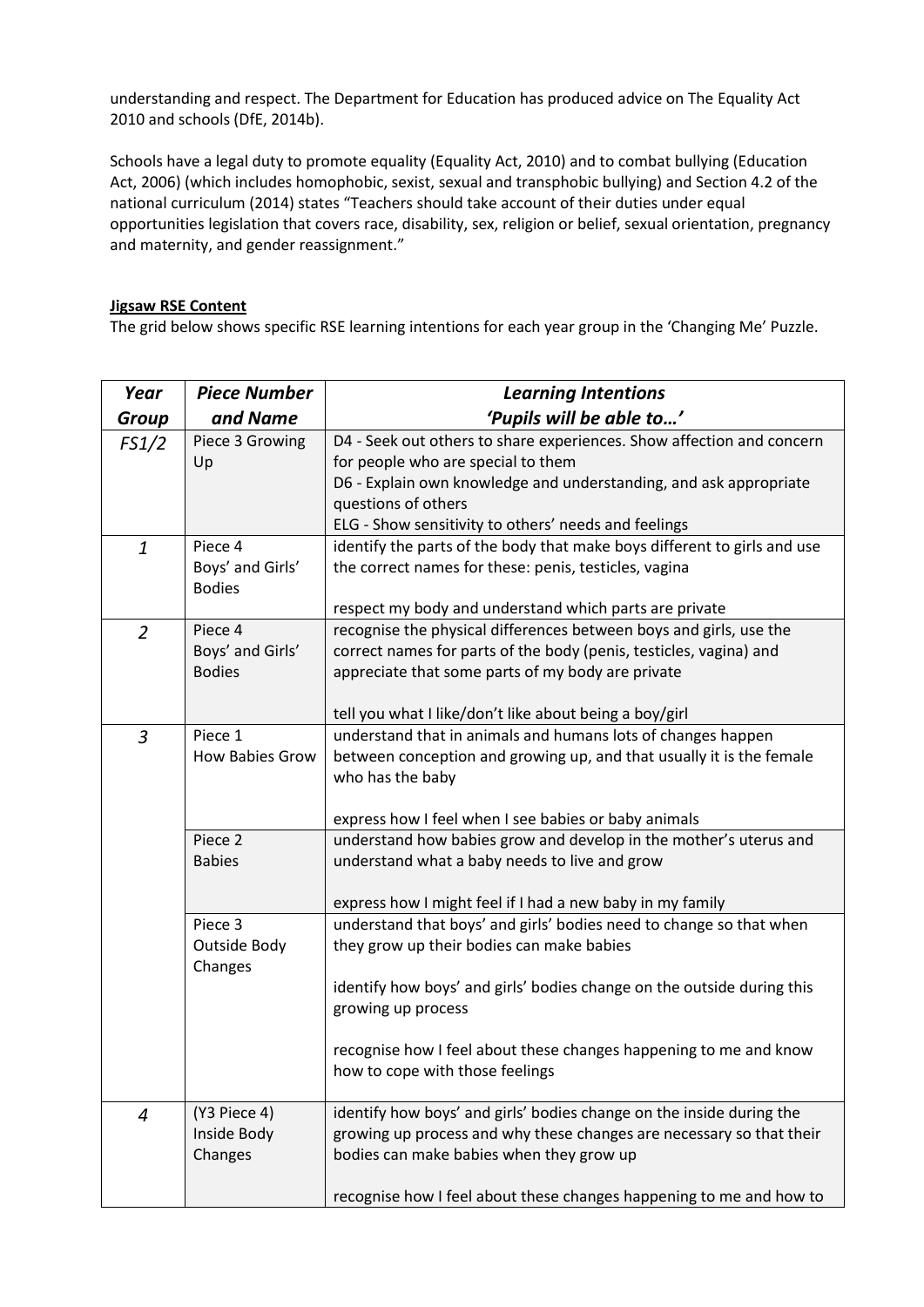|   |                                                     | cope with these feelings                                                                                                                                                                                                                                                                              |
|---|-----------------------------------------------------|-------------------------------------------------------------------------------------------------------------------------------------------------------------------------------------------------------------------------------------------------------------------------------------------------------|
|   | Piece 3<br><b>Girls and Puberty</b>                 | describe how a girl's body changes in order for her to be able to have<br>babies when she is an adult, and that menstruation (having periods) is a<br>natural part of this<br>know that I have strategies to help me cope with the physical and<br>emotional changes I will experience during puberty |
| 5 | Piece 2<br><b>Puberty for Girls</b>                 | explain how a girl's body changes during puberty and understand the<br>importance of looking after myself physically and emotionally<br>understand that puberty is a natural process that happens to everybody<br>and that it will be OK for me                                                       |
|   | Piece 3<br>Puberty for Boys<br>and Girls            | describe how boys' and girls' bodies change during puberty<br>express how I feel about the changes that will happen to me during<br>puberty                                                                                                                                                           |
|   | (Y4 Piece 2)<br>Piece 4<br>Conception               | understand that sexual intercourse can lead to conception and that is<br>how babies are usually made<br>understand that sometimes people need IVF to help them have a baby<br>appreciate how amazing it is that human bodies can reproduce in these<br>ways                                           |
| 6 | Piece 2<br>Puberty                                  | explain how girls' and boys' bodies change during puberty and<br>understand the importance of looking after myself physically and<br>emotionally<br>express how I feel about the changes that will happen to me during<br>puberty                                                                     |
|   | Piece 3<br>Girl Talk/Boy Talk                       | ask the questions I need answered about changes during puberty<br>reflect on how I feel about asking the questions and about the answers I<br>receive                                                                                                                                                 |
|   | Piece 4<br>Babies-<br>Conception to<br><b>Birth</b> | describe how a baby develops from conception through the nine<br>months of pregnancy, and how it is born<br>recognise how I feel when I reflect on the development and birth of a<br>baby                                                                                                             |
|   | Piece 5<br>Attraction                               | understand how being physically attracted to someone changes the<br>nature of the relationship<br>express how I feel about the growing independence of becoming a<br>teenager and am confident that I can cope with this                                                                              |

# **Organisation**

The school's RSE programme will not be delivered in isolation but will be firmly embedded in relevant curriculum areas including PSHE, Citizenship, RE, Literacy and assemblies.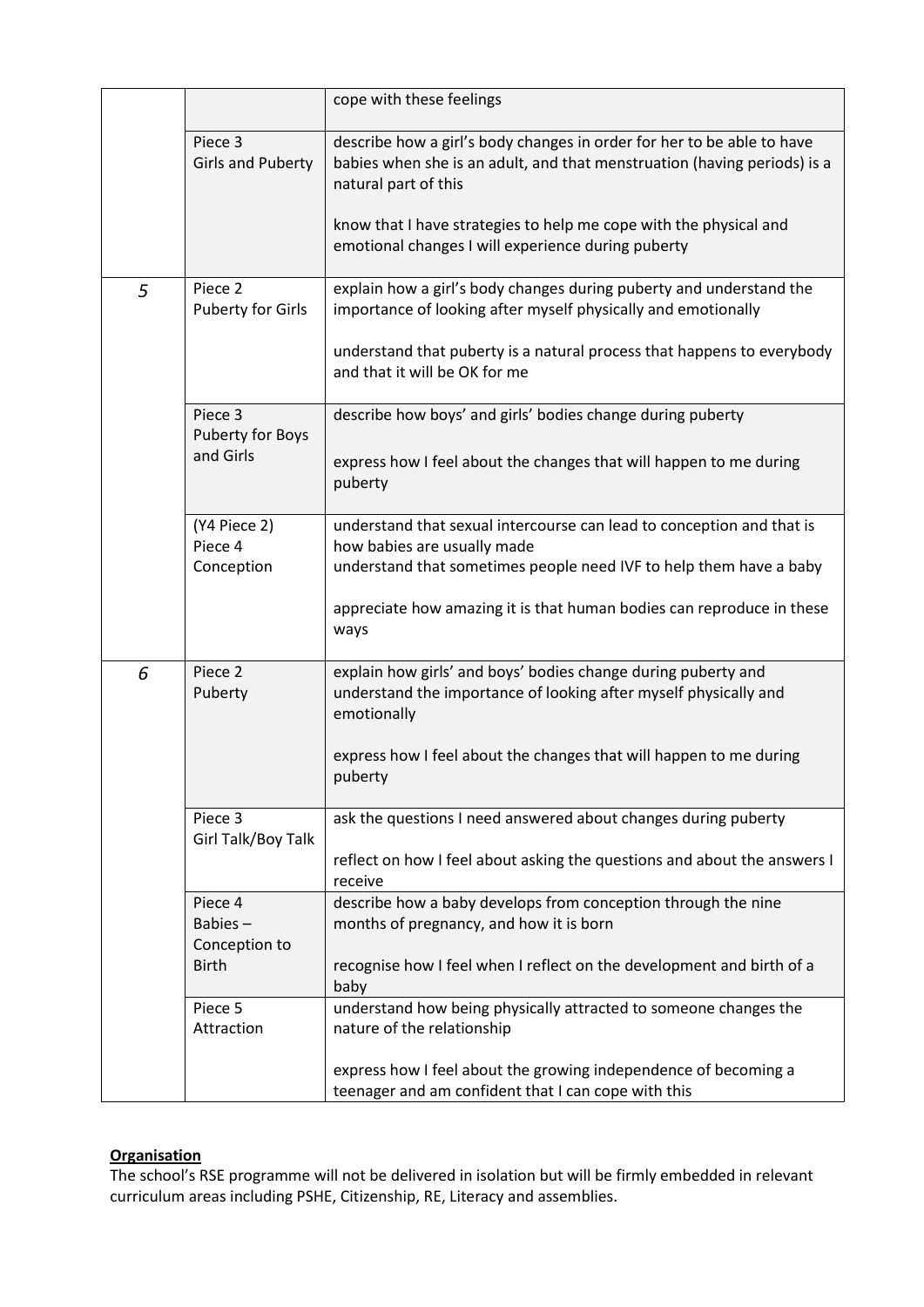RSE is normally delivered by class teachers in mixed gender groups other than when it is deemed more appropriate for topics to be covered in single sex groups. Occasionally, appropriate and suitably experienced and/or knowledgeable visitors from outside school may be invited to contribute to the delivery of RSE in school. BOURNE WESTFIELD has a code of practice for using visitors to support the delivery of PSHE:

- Visitors are invited in to school because of the particular expertise or contribution they are able to make;
- All visitors are familiar with and understand the school's RSE policy and work within it;
- All input to PSHE lessons are part of a planned programme and negotiated and agreed with staff in advance;
- All visitors are supervised/supported by a member of staff at all times;
- The input of visitors is monitored and evaluated by staff and pupils. This evaluation informs future planning.

# **Links to other policies and curriculum areas**

We recognise the clear link between Jigsaw PSHE and the following policies and staff are aware of the need to refer to these policies when appropriate.

- Science curriculum
- Teaching and Learning Policy
- Equal Opportunities Policy
- Child Protection Policy

# **Withdrawal from RSE lessons**

Parents/carers have the right to withdraw their children from the sex education elements of RSE except for those parts included in statutory National Curriculum Science. Those parents/carers wishing to exercise this right are invited in to see the head teacher and/or RSE Co-ordinator who will explore any concerns and discuss any impact that withdrawal may have on the child. Once a child has been withdrawn (in writing) they cannot take part in the RSE programme until the request for withdrawal has been removed (in writing). Materials are available to parents/carers who wish to supplement the school RSE programme or who wish to deliver RSE to their children at home.

#### **Working with parents and carers**

The government guidance on RSE (DfE 2000) emphasises the importance of schools working in partnership with parents and carers. Under current legislation schools should enable parents/carers to exercise their right to withdraw their children (until the age of 19) from any school RSE taught outside National Curriculum Science (Education Act 1996). This applies to maintained primary and secondary schools and includes pupils attending a sixth form that is part of a school. It does not apply to sixth form colleges and further education colleges. Parents/carers have a legal right to see the school RSE policy and to be given a copy of it (Education Act 1996). Parents/carers should also be aware that schools are legally required to provide a broad and balanced curriculum. Sex and relationships topics can arise incidentally in other subjects, such as Science, and it is not possible to withdraw pupils from these relatively limited and often unplanned discussions.

#### **Staff Professional Development**

All staff benefit from Jigsaw PSHE training in order to enhance their PSHE delivery skills. Opportunities are provided for staff to identify individual training needs on a yearly basis and relevant support is provided.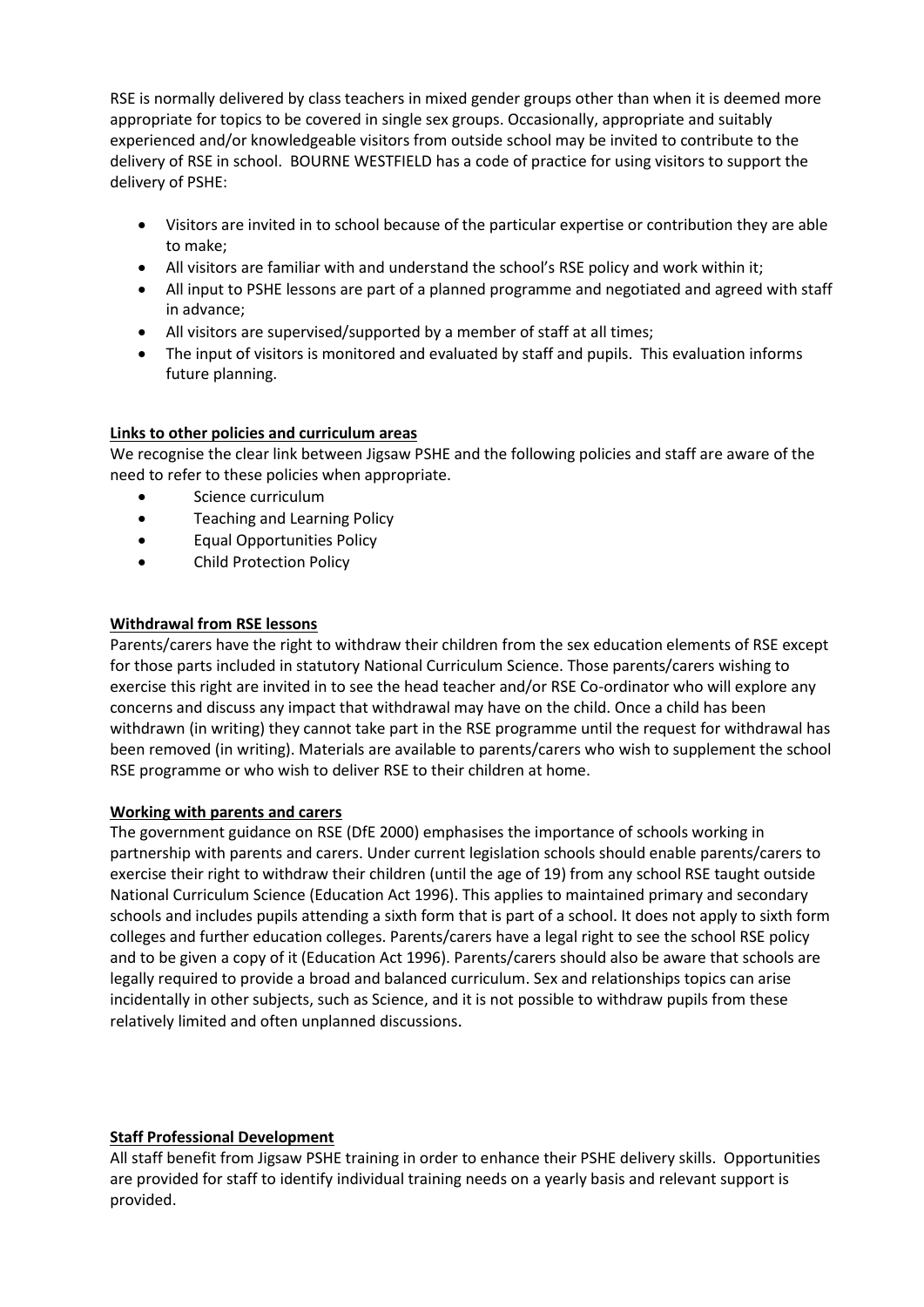In addition to this, support for teaching and understanding PSHE issues is incorporated in our staff INSET programme, drawing on staff expertise and/or a range of external agencies.

#### **Specific Issues within RSE**

#### **Language**

During all RSE lessons across KS1 and KS2, the correct terms for all body parts and functions will be used. Sex-related slang words will be clarified in a factual way and it is made clear to pupils which words are potentially offensive and that from this point onwards, the correct terms will be used. This aims to prevent bullying of children for not knowing definitions and points out the offensive nature of some words.

#### **Teaching Sensitive and Controversial Issues**

Sensitive and controversial issues are certain to arise in learning from real-life experience. Teachers will be prepared to handle personal issues arising from the work, to deal sensitively with, and to follow up appropriately, disclosures made in a group or individual setting. Issues that we address that are likely to be sensitive and controversial because they have a political, social or personal impact or deal with values and beliefs include: family lifestyles and values, physical and medical issues, financial issues, bullying and bereavement.

Teachers will take all reasonable, practical steps to ensure that, where political or controversial issues are brought to pupils' attention, they are offered a balanced presentation of opposing views. Teachers will adopt strategies that seek to avoid bias on their part and will teach pupils how to recognise bias and evaluate evidence. Teachers will seek to establish a classroom climate in which all pupils are free from any fear of expressing reasonable points of view that contradict those held either by their class teachers or their peers.

#### **Answering Difficult Questions and Sensitive Issues**

Staff members are aware that views around RSE issues are varied. However, while personal views are respected, all RSE issues are taught without bias using Jigsaw. Topics are presented using a variety of views and beliefs so that pupils are able to form their own, informed opinions but also respect that others have the right to a different opinion.

Both formal and informal RSE Education arising from pupils' questions are answered according to the age and maturity of the pupil(s) concerned. Questions do not have to be answered directly and can be addressed individually later. The school believes that individual teachers must use their skill and discretion in this area and refer to the Designated Safeguarding Lead if they are concerned.

Our school believes that RSE Education should meet the needs of all pupils, answer appropriate questions and offer support. In Jigsaw Pieces that cover RSE provision, this should be regardless of their developing sexuality and be able to deal honestly and sensitively with sexual orientation, answer appropriate questions and offer support. Homophobic bullying is dealt with strongly yet sensitively. The school liaises with parents/carers on this issue to reassure them of the content and context.

#### **Sexual Identity and Sexual Orientation**

BOURNE WESTFIELD believes that RSE should meet the needs of all pupils regardless of their developing sexuality and be able to deal honestly and sensitively with sexual orientation, answer appropriate questions and offer support. Homophobic bullying is dealt with strongly yet sensitively in line with our Anti-Bullying Policy.

#### **Pupils' Access to Help and Support**

The school displays ChildLine posters, and information about any agencies that support the welfare of children is held in the main office. The School Nurse can offer confidential advice to any child.